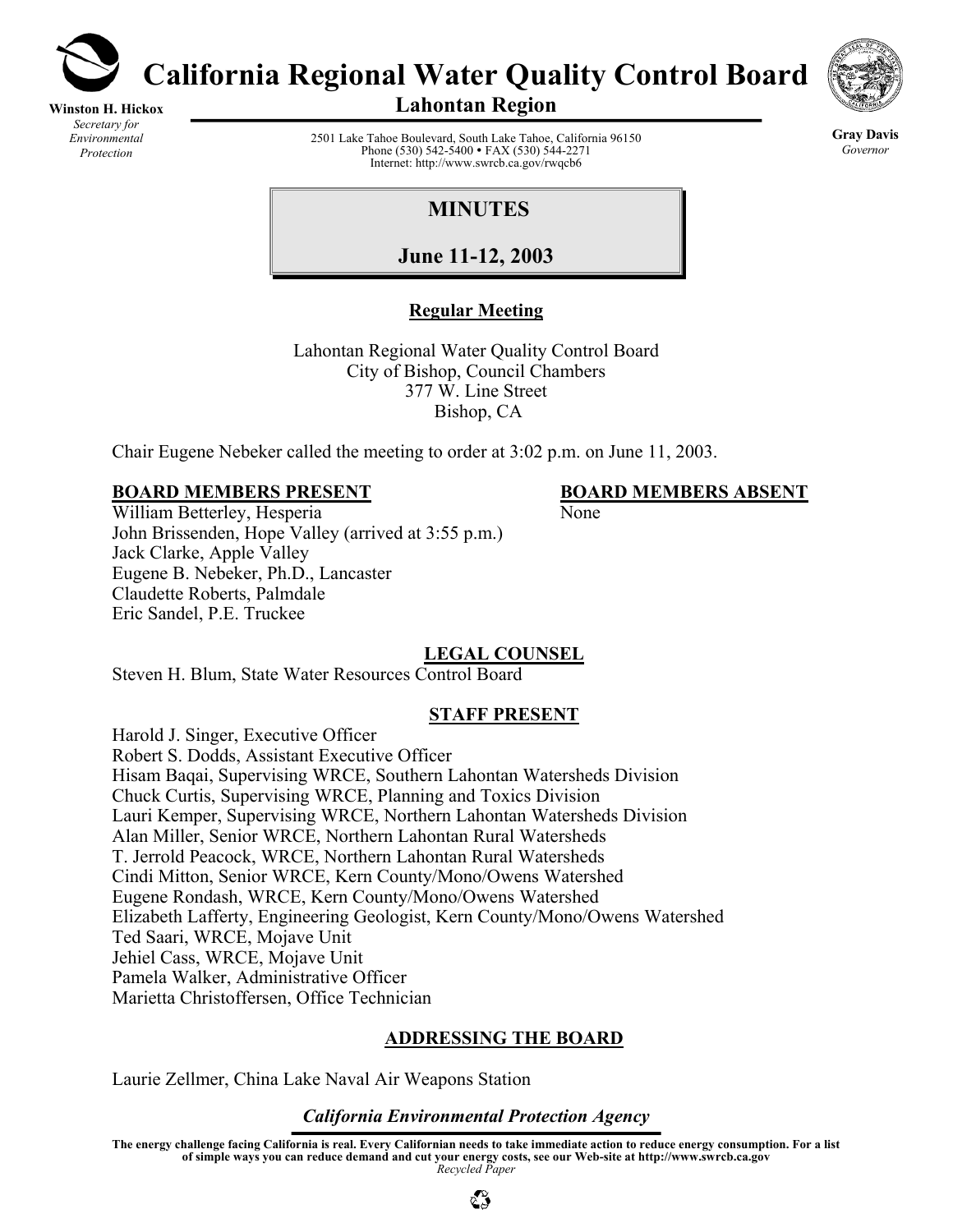Scott Steinfeld, Amedee Geothermal Laurie Racca, Department of Toxic Substances Control John Leveillee, City of Hesperia Kirby Brill, Mojave Water Agency Dan Gallager, Victor Valley Wastewater Reclamation Authority Guy Patterson, City of Victorville Alan Pickard, Department of Fish & Game John Moynier, Mammoth Community Water District

#### **1. Executive Officer's Report**

Harold Singer highlighted the following items from the June written report:

- Item No. 1 Meeting with Sierra Pacific Industries Regarding Timber Waiver Policy. Board staff met with Sierra Pacific Industries to discuss how best to implement the Waiver Policy adopted in January. The company has long-term plans to harvest trees on approximately one million acres statewide over the next 100 years. Last week the State Water Resources Control Board (SWRCB) and the Board of Forestry (BOF) conducted a joint workshop and tour of a Sierra Pacific Industries operation.
- Item No. 2 Timber Waiver Petitioned, SWRCB Hearing Planned for August 11-13, 2003. The three petitions (Region 1, 5, 6) have been consolidated. As a result all petitioners have been tentatively named as parties to all of the petitions. Region 6 has objected since the environmental petitioners from Region 1 and 5 did not petition the State Board on the Region 6 waiver nor did they address the Regional Board at the time the waiver was adopted. A decision on the parties and procedure will be rendered shortly.
- Item No. 5 Perchlorate in Groundwater. The State Board and the Department of Toxic Substance Control (DTSC) have informed Department of Defense facilities that Regional Boards will be requesting extensive sampling for perchlorate.
- Item No. 10 Victor Valley Wastewater Reclamation Authority. The Victor Valley Wastewater Reclamation Authority operates the only wastewater treatment plant in the growing Victor Valley. An environmental document is being prepared to install "scalping" plants at reclamation sites where the water would be treated and used for reclamation.
- Item No. 10 IMC Chemicals, Inc. With the new Argus skimmer in operation the compliance record should improve, and we should see much lower effluent concentrations. Bird mortality rates have increased in 2003 and Board staff continues to coordinate with Fish & Game on this issue.

Other items discussed:

- Budget The Regional Board has been asked to identify six positions (equal to 10% of staff) for layoff. Notices will be mailed informing potentially affected staff they are subject to layoff 120 days after June 16.
- Timber Issues The MOU recently signed by the SWRCB, the California Department of Forestry (CDF) and Regional Boards identifies two controversial issues (monitoring and cumulative impacts) that need further coordination. CDF and SWRCB appear to be moving very quickly to address these issues with supplemental MOUs without identifying the policy issues behind the current controversy. Regional Board staff is concerned that these proposed MOUs will

#### *California Environmental Protection Agency*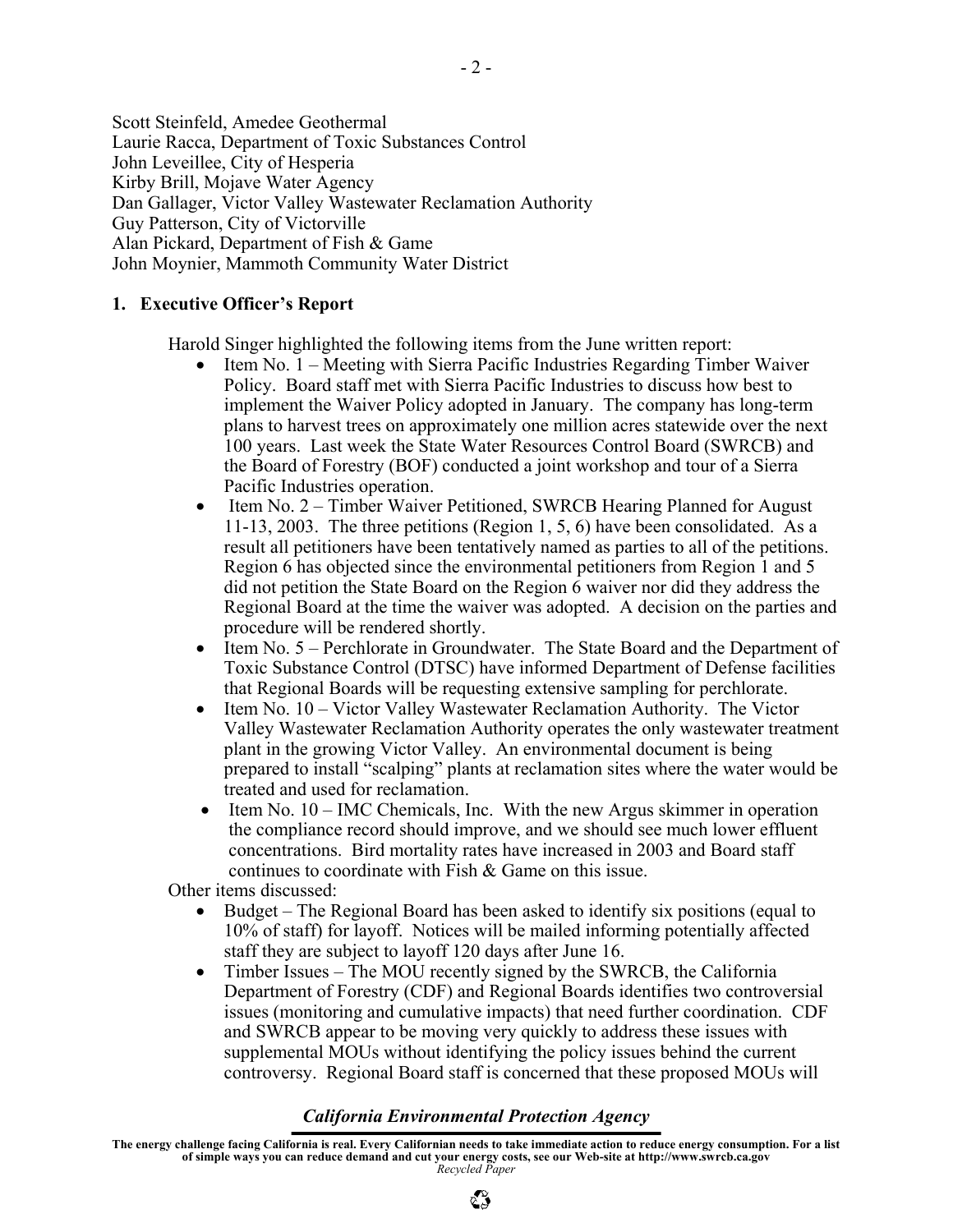not address the real issues. Mr. Singer indicated he would keep the Board apprised of future actions by the SWRCB and CDF.

#### **PLANS AND POLICIES**

**2. Consideration of authorizing the Executive Officer to enter into a Memorandum of Understanding (MOU) between the State Water Resources Control Board (SWRCB), Department of Forestry and Fire Protection (CDF), and designated Regional Water Quality Control Boards** 

No staff presentation was made.

Mr. Singer discussed the provisions of the MOU process. He pointed out that historically Board staff involvement consisted of comments to the CDF Timber Harvest Review Team. Under the proposed MOU, however, CDF is required to notify the Regional Board if it does not accept our comments. He stated that although the agreement does not solve all the problems, it is an improvement to the existing MOU.

Tom Suk, Staff Environmental Scientist discussed the Regional Boards recourse if CDF fails to support our comments in the field. He also related the impact to the Boards if the United States Environmental Protection Agency (USEPA) certifies the California timber harvest program.

Board member discussion followed.

• **Motion:** Moved by Jack Clarke, seconded by William Betterley to adopt the Resolution authorizing the Executive Officer to enter into an MOU between the SWRCB, CDF, and designated Regional Water Quality Control Boards and authorizing the Chair to sign and send a letter to Arthur Baggett, Chair of the SWRCB.

The motion was amended.

- **Motion:** Moved by Jack Clarke, seconded by William Betterley to adopt the Resolution authorizing the Executive Officer to enter into an MOU between the SWRCB, CDF, and designated Regional Water Quality Control Boards. **Voting "yes":** Jack Clarke, William Betterley, Eugene Nebeker and Claudedtte Roberts. **Voting "no":** John Brissenden and Eric Sandel. The **motion carried.**
- **Motion:** Moved by Jack Clarke, seconded by Eric Sandel and **unanimously carried** to authorize the Chair to sign and send the "draft" memorandum to Arthur Baggett, Chair of the SWRCB.

The afternoon session of the meeting adjourned at 4:10 p.m.

#### **Regular Meeting, Continued 7:00 p.m., June 11, 2003**

Chair Eugene Nebeker called the meeting to order at 7:00 p.m. Board members present: William Betterley, John Brissenden, Jack Clarke, Claudette Roberts and Eric Sandel.

#### *California Environmental Protection Agency*

**The energy challenge facing California is real. Every Californian needs to take immediate action to reduce energy consumption. For a list of simple ways you can reduce demand and cut your energy costs, see our Web-site at http://www.swrcb.ca.gov**  *Recycled Paper*

 $\mathbb{C}^{\infty}_{\mathcal{P}}$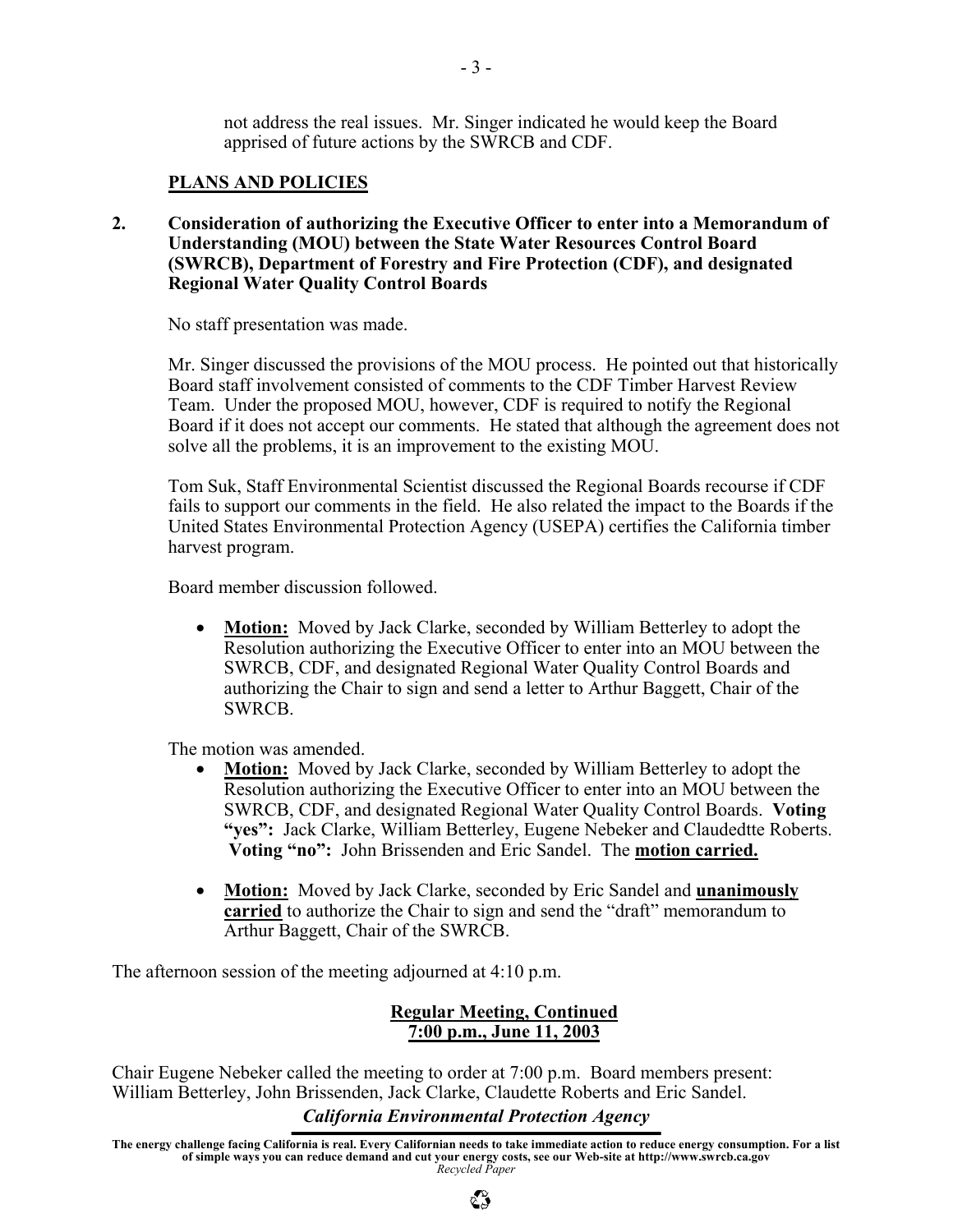### **3. PUBLIC FORUM**

John Moynier, Mammoth Community Water District stated the District is awaiting a determination as to whether the effluent discharge pond is a water of the United States. This in turn would provide resolution regarding future permitting requirements and potentially remove the municipal water supply beneficial use designation on the effluent discharge pond.

### **5. ADOPTION OF THE UNCONTESTED CALENDAR**

• **Motion:** Moved by William Betterley, seconded by Jack Clarke and **unanimously carried** to adopt the Uncontested Calendar as amended to include late revisions.

#### **NPDES PERMIT RENEWALS**

#### **8. Amedee Geotherman Venture I, Amedee Geothermal Power Plant**

No staff presentation was made, however, Alan Miller, Senior WRCE reviewed proposed late revisions.

Scott Steinfeld, Amedee Geothermal asked the Board to defer payment of the significantly increased fee until SWRCB amends the fee schedule.

Mr. Singer informed the Board that the request did not require Board action and that he would work with Amedee on this issue.

• **Motion:** Moved by John Brissenden, seconded by Eric Sandel and **unanimously carried** to renew the NPDES Permit as amended to include late revisions.

### **9. Carson Development Company, Wineagle Geothermal Power Plant**

No staff presentation was made, however, Alan Miller, Senior WRCE reviewed proposed late revisions.

• **Motion:** Moved by John Brissenden, seconded by Eric Sandel and **unanimously carried** to renew the NPDES Permit as amended to include late revisions.

### **WATER RECYCLING REQUIREMENTS**

#### **10. Victor Valley Wastewater Reclamation Authority (VVWRA) and the City of Victorville; Westwinds Golf Course**

Jack Clarke excused himself from this item.

Jehiel Cass, WRCE made the staff presentation that included the following:

• Project description

### *California Environmental Protection Agency*

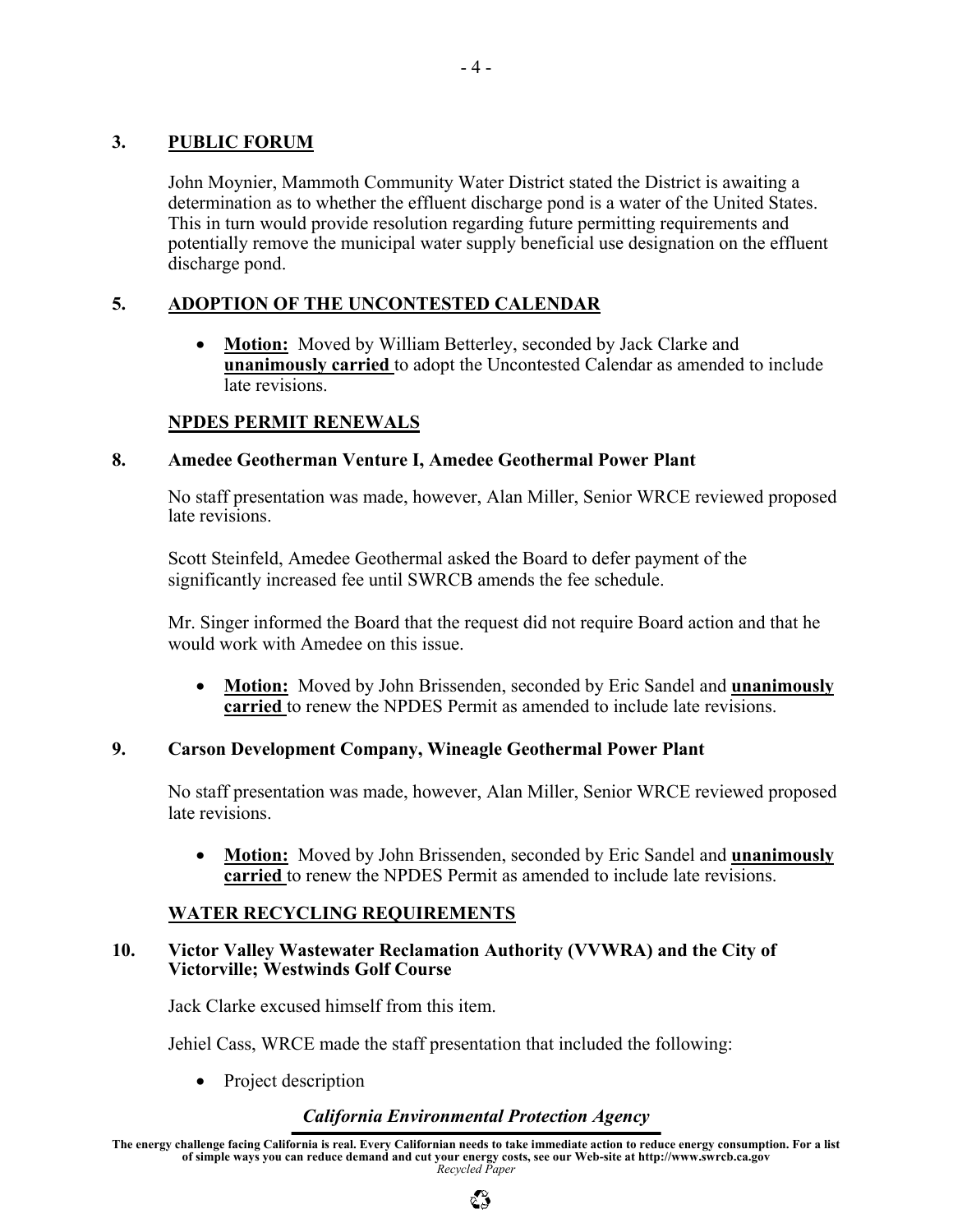- Proposed Order
- Major issues
- Late revisions

He concluded by recommending adoption of the proposed Order with late revisions.

Alan Pickard, Deputy Regional Manager, Department of Fish & Game discussed concerns about wildlife beneficial use. He stated that if the Order is adopted and Department of Fish & Game and VVWRA cannot reach an agreement about diversions that may contribute to diminished riparian habitat, the Order would be petitioned to the State Board.

Dan Gallager, General Manager, VVWRA discussed the proposed recycled water project, existing NPDES permit and the recycled water source. He pointed out that the project provides a drought proof water supply for expensive landscape investments and urged Board approval. He concluded by requesting a change in the due date for monthly monitoring reports.

Guy Patterson, Director of Public Works, City of Victorville stated his support of the project.

Kirby Brill, General Manager, Mojave Water Agency reviewed the Agency's Regional Water Management Plan which included the need for wastewater reclamation.

John Leveillee, Senior Engineer, City of Hesperia stated that the use of reclaimed water is one of the key elements in addressing water issues and as a result the City of Hesperia supports the application.

Mr. Cass answered questions from Board members

Mr. Singer stated that the Monitoring and Reporting Plan would be amended to require one monitoring result before applying reclaimed wastewater.

• **Motion:** Moved by John Brissenden, seconded by William Betterley and **unanimously carried** to approve Water Recycling Requirements.

#### **OTHER BUSINESS**

#### **11. China Lake Naval Air Weapons Station (CLNAWS), Federal Facility Site Remediation Agreement (FFSRA)**

Cindi Mitton, Senior WRCE discussed the purpose of the proposed FFSRA agreement, issues to be considered, the FFSRA process and key terms of the agreement. She also indicated that the agreement protects Regional Board authority.

Laurie Racca, DTSC expressed the Department's gratitude to Regional Board staff and support of the agreement.

Laurie Zelmer, Hazardous Waste Program Manager, China Lake Naval Air Weapons Station stated the Navy's support of the agreement.

Board members directed the Executive Officer to sign the agreement.

#### *California Environmental Protection Agency*

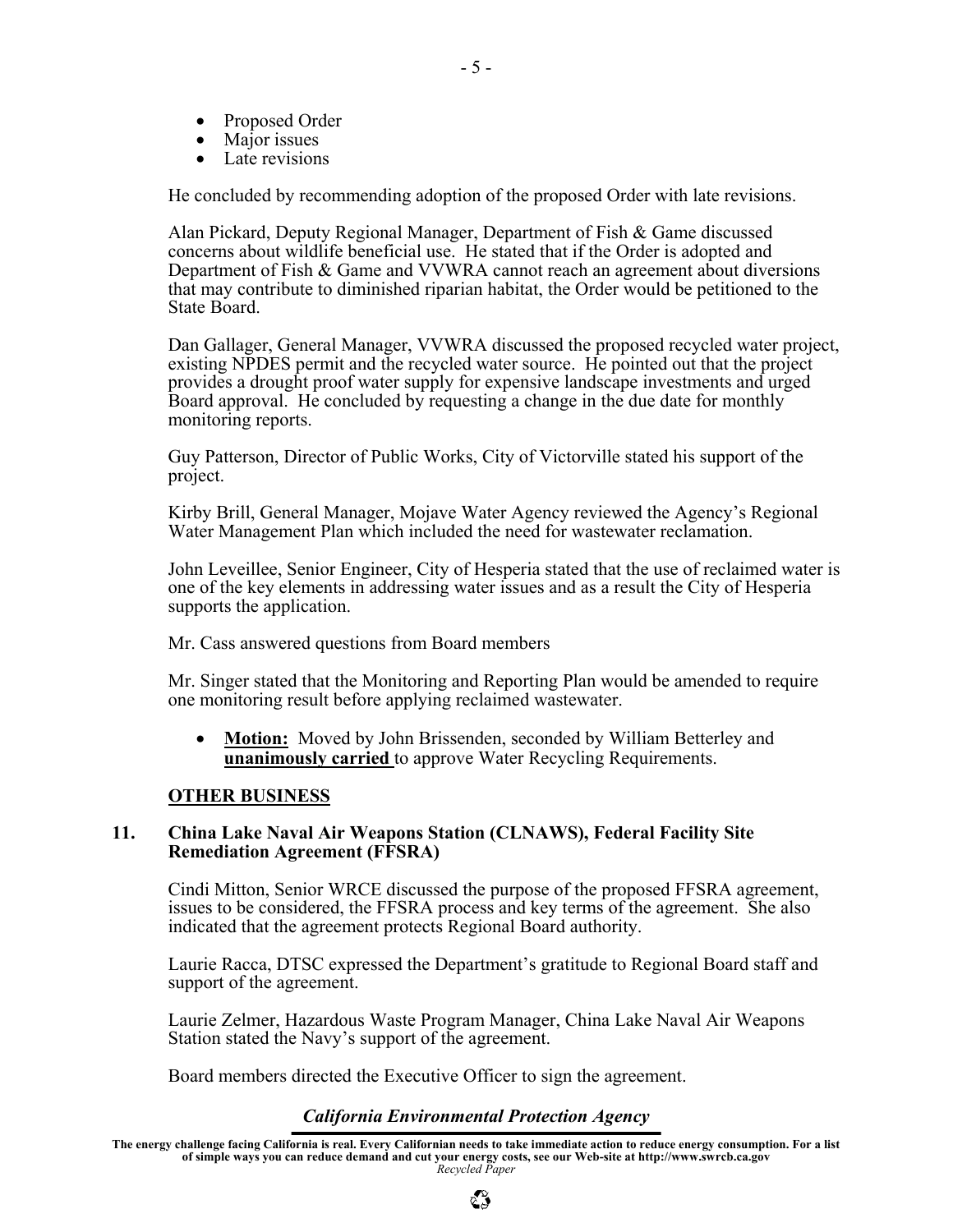The evening session of the meeting adjourned at 8:40 p.m.

#### **Regular Meeting, Continued 8:30 a.m., June 12, 2003**

Chair Eugene Nebeker called the morning session of the Board meeting to order at 8:30 a.m. All Board members were present.

## **PLANS AND POLICIES**

#### **13. Al and Karla Pombo, Hobart Mills Industrial Park – Exemption to a Prohibition Contained in the Water Quality Control Plan for the Lahontan Region**

No staff presentation was made.

Eric Sandel excused himself from this item.

**Motion:** Moved by John Brissenden, seconded by Claudette Roberts and **unanimously carried** to adopt the Resolution as proposed.

#### **14. Consideration of Modifying Notice of Exclusion (NOE), to Allow for Pilot-scale Application of Aquatic Herbicides in the Tahoe Keys for Eurasian Watermilfoil Management**

Jason Churchill, Environmental Scientist, gave the staff presentation and discussed the objectives of the proposal. He reviewed what is known about the Eurasian Watermilfoil situation in the Tahoe Keys, including concerns of continued spreading. Questions raised by Board members at the May Board meeting were addressed.

Mr. Churchill recommended that the NOE not be modified to allow herbicide application until there is scientific consensus on this issue. He recommended outreach and education to boaters and pursuing nutrient reduction in the Tahoe Keys. He also noted the proposed project would require a permit from the Tahoe Regional Planning Agency.

Mr. Churchill summarized a letter submitted by Daniel Sussman, League to Save Lake Tahoe documenting comments he made at the May Board against the use of herbicides in Lake Tahoe.

Mr. Churchill summarized a letter submitted by Dr. Lars Anderson, USDA, Agricultural Research Service, Exotic and Invasive Weed Research, U. C. Davis.

Mr. Churchill answered questions from Board members.

Lauri Kemper, Supervising WRCE answered questions from Board members.

Mr. Singer stated that the Tahoe Regional Planning Agency might be the appropriate venue for complete environmental analysis since the project would require a permit. He also pointed out that a weed management group working in the Basin could be the coordination group that spearheads the overall analysis.

Dr. Nebeker recommended that weed management stakeholders be informed of the proposed project to control Eurasian Watermilfoil.

### *California Environmental Protection Agency*

 $\mathbb{C}^{\infty}_{\mathcal{P}}$